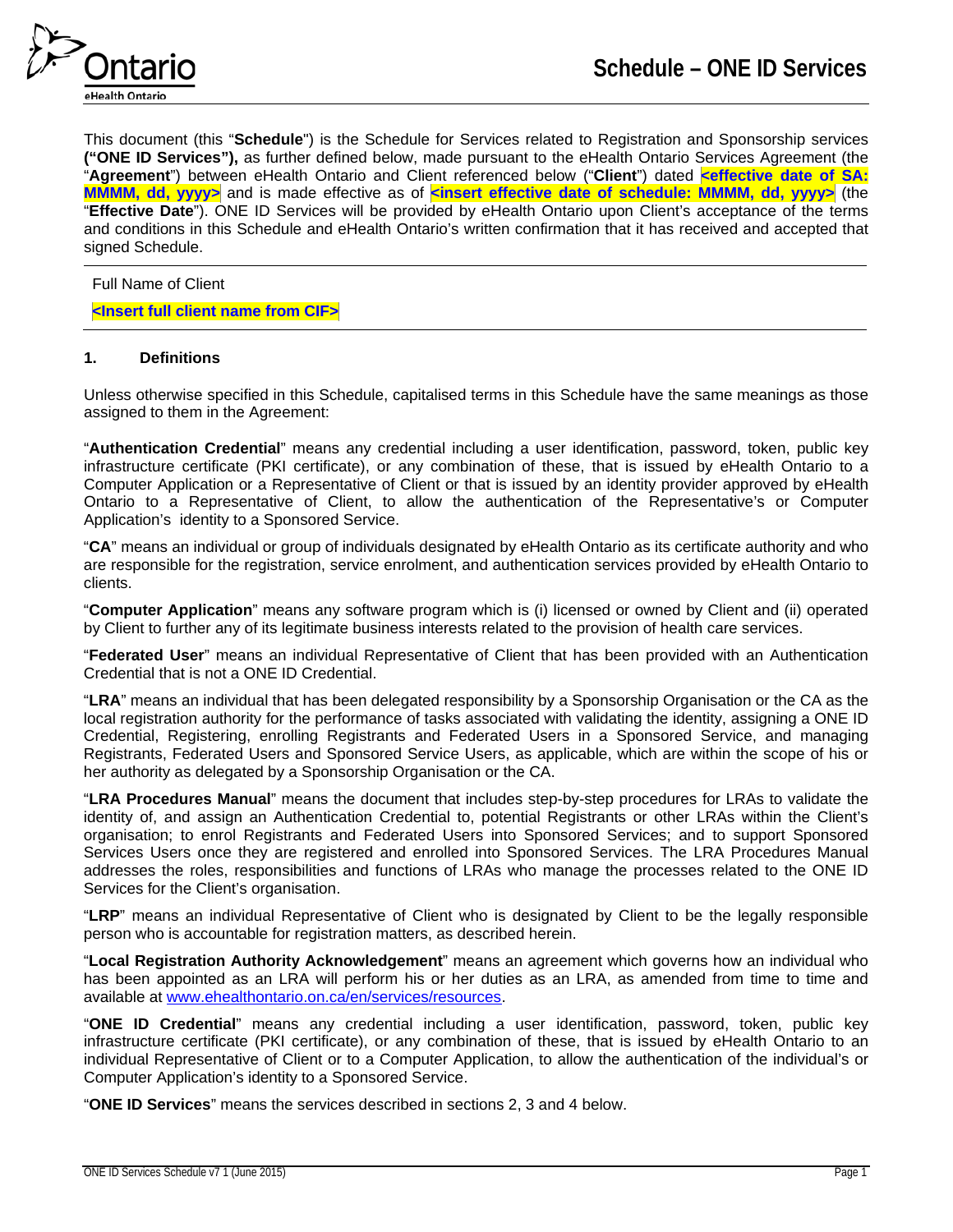

"**ONE ID Services Authorized Representative**" means the individual Representative(s) of Client and eHealth Ontario who Client and eHealth Ontario have respectively designated as the primary contact for notice with respect to matters relating to this Schedule.

"**Register**" means to provide a ONE ID Credential, establish a unique electronic identity and establish an Assurance Level for a Representative of Client or Computer Application, as applicable.

"**Registrant**" means either: (i) an individual Representative of Client who has been Registered and provided with an Authentication Credential, or (ii) a Computer Application which has been Registered and provided with an Authentication Credential as well as the Representative associated with the Computer Application designated by Client per section 3.12 below.

"**Registration**" is the process used to Register a Representative of Client or a Computer Application, as applicable.

"**Service Owner**" means an individual or organisation that provides one or more Sponsored Services for access by one or more Sponsored Service Users using a ONE ID Credential or an Authentication Credential. A Service Owner may be eHealth Ontario or a third party that owns or operates a Sponsored Service that is accessible using an Authentication Credential.

"**Sponsorship Organisation**" means any client of eHealth Ontario who has been given the authority to sponsor its Representatives for enrolment in one or more Sponsored Services.

"**Sponsored Service**" means any service or other resource which: (i) Client may access over eHealth Ontario's technology infrastructure; and (ii) is made available to Client, possibly subject to a separate agreement, by eHealth Ontario or a Service Owner.

"**Sponsored Service User**" means (a) any individual Representative of Client that is a Registrant or Federated User, and that has been sponsored by Client to access or use one or more Sponsored Services; or (b) any Computer Application that is a Registrant that has been sponsored by Client to access or use one or more Sponsored Services.

## **2. Provision of ONE ID Services and Plain Language Description**

- 2.1. When requesting the ONE ID Services, Client should complete, sign and submit this Schedule. The provision of ONE ID Services to Client is subject to the terms and conditions of the Agreement including this Schedule.
- 2.2. eHealth Ontario may in its sole discretion modify or upgrade the infrastructure that eHealth Ontario uses to provide the ONE ID Services, from time to time.
- 2.3. Client hereby acknowledges obtaining from eHealth Ontario the plain language descriptions ("ONE ID Plain Language Description") of the ONE ID Services and the safeguards implemented by eHealth Ontario to protect against unauthorised use and disclosure of and to protect the integrity of Personal Information. The current copy of the ONE ID Plain Language Description is available at the eHealth Ontario website [http://www.ehealthontario.on.ca/en/services/one-id.](http://www.ehealthontario.on.ca/en/services/one-id) The ONE ID Services will substantially comply with the then current ONE ID Plain Language Description as updated or replaced from time to time.

## **3. Registration**

3.1. From time to time, or upon the written request of eHealth Ontario, Client will recommend in writing one or more of its Representative to be appointed as LRA(s) representing Client. Client acknowledges that its recommendation does not guarantee that any individual recommended will be appointed as an LRA as eHealth Ontario's CA has the sole authority to determine whether to accept any individual recommended as an LRA, and will notify Client in writing if its recommendation has been rejected. LRAs accepted by eHealth Ontario's CA will assist eHealth Ontario's CA in executing Registration and/or enrolment functions, as applicable, within Client and Client will cause each accepted LRA to fulfil his or her duties in accordance with the terms and conditions of this Agreement.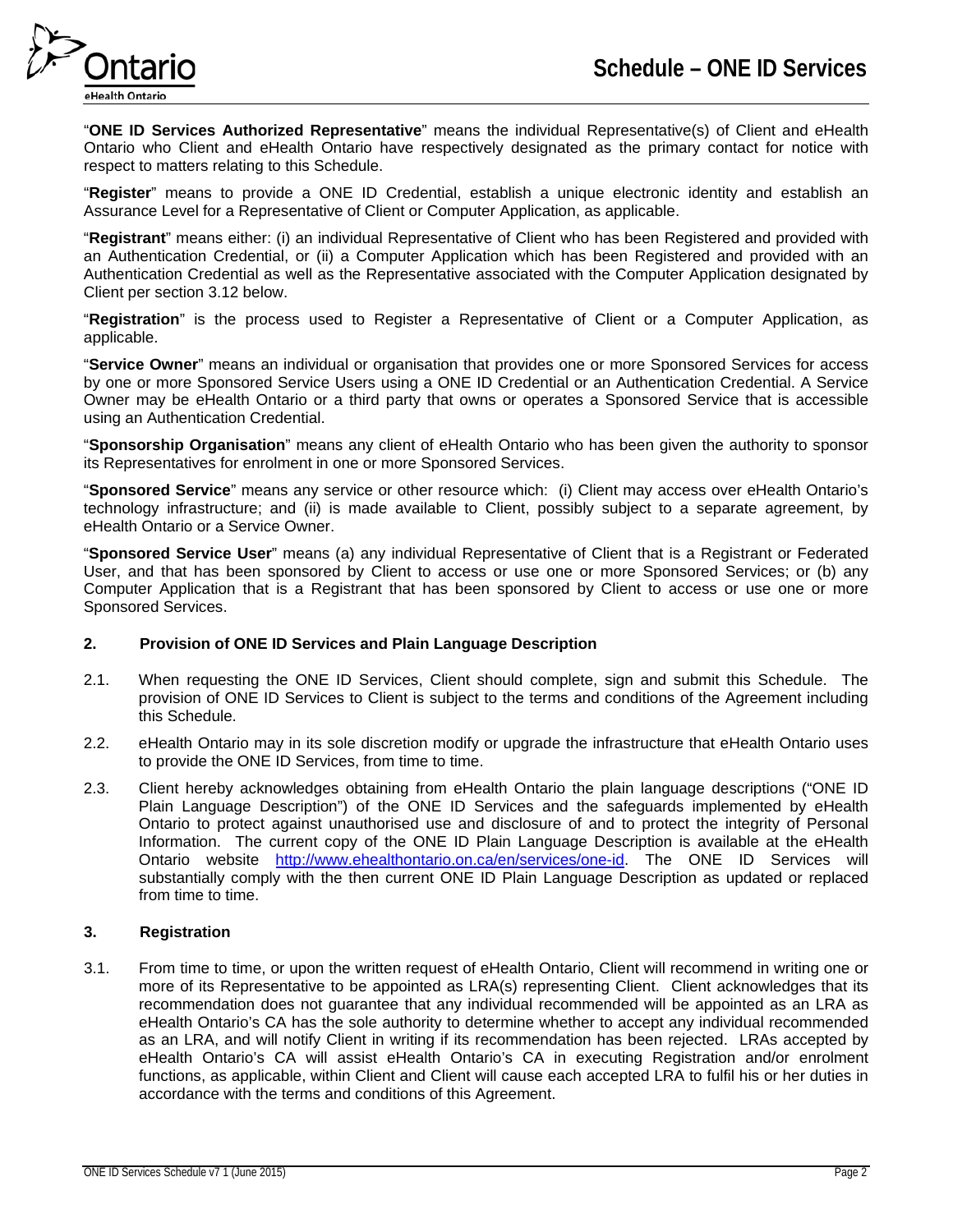

- 3.2. Client designates the individual Representative of Client who has executed this Schedule on its behalf as the LRP. Should Client wish to change the designated LRP, Client must send a written notice to eHealth Ontario's CA, and comply with any authentication or Registration requirements set out by eHealth Ontario related to designation of the new LRP.
- 3.3. The LRP must identify the recommended LRA. Should the LRP wish to delegate this responsibility to another authorised Representative of the Client ("LRP Delegate"), a written notice must be sent to eHealth Ontario's CA. The LRP would be required to sign the LRP Delegate form when identifying LRP Delegate(s) who can recommend LRA for the Client's organisation. The LRP Delegate form is available by accessing the ONE ID Registration Community at [www.ehealthontario.on.ca/en/services/resources](http://www.ehealthontario.on.ca/en/services/resources) or upon request from eHealth Ontario at [ONEIDBusinessSupport@ehealthontario.on.ca.](mailto:ONEIDBusinessSupport@ehealthontario.on.ca)
- 3.4. A copy of the Local Registration Authority Acknowledgement that any individual recommended as an LRA would be required to sign is available at [www.ehealthontario.on.ca/en/services/resources.](http://www.ehealthontario.on.ca/en/services/resources) Client will provide eHealth Ontario with a copy of the then current Local Registration Authority Acknowledgement signed by the individual recommended as an LRA by sending same to eHealth Ontario's CA at the address for eHealth Ontario set out on that form.
- 3.5. eHealth Ontario is responsible for providing Client with a copy of the LRA Procedures Manual by sending same to Client or by providing a copy to one or more of the LRAs representing Client.
- 3.6. eHealth Ontario has the right, at any time, to suspend or revoke the appointment of any LRA for any reason and will provide Client with written notice at the time of suspension or revocation. The written notice from eHealth Ontario will include the reason(s) for the suspension or revocation.
- 3.7. Client may request that the appointment of an individual appointed as an LRA representing Client be suspended or revoked by providing written notice of same to eHealth Ontario's CA.
- 3.8. The LRP may request that the designation of any individual identified by Client as an LRP Delegate be suspended, revoked or changed by providing written notice to eHealth Ontario's CA and completing and signing the LRP Delegate form, available by accessing the ONE ID Registration Community at [www.ehealthontario.on.ca/en/services/resources](http://www.ehealthontario.on.ca/en/services/resources) or upon request from eHealth Ontario at [ONEIDBusinessSupport@ehealthontario.on.ca.](mailto:ONEIDBusinessSupport@ehealthontario.on.ca)
- 3.9. Client acknowledges that upon termination of this Schedule or the Agreement, the appointment of all individuals appointed as LRAs representing Client will be revoked.
- 3.10. Client will cause each LRA that Client has recommended and eHealth Ontario has appointed to fulfill his or her duties in accordance with the terms and conditions of this Schedule and the Agreement, including the LRA's obligations as set out in the Local Registration Authority Acknowledgement as the case may be and the LRA Procedures Manual. Client will notify eHealth Ontario if the relationship with any LRA recommended by Client and appointed by eHealth Ontario is terminated or has changed.
- 3.11. When Registering any individual as a Registrant with eHealth Ontario, Client will cause the individual to agree to be bound by eHealth Ontario's then current Acceptable Use Policy subject to any amendments made to that policy by eHealth Ontario from time to time. If a Registrant will not so agree, the LRA(s) representing Client will not Register the individual with eHealth Ontario, provide that individual with a ONE ID Credential or enrol him or her in any Sponsored Services. Client will notify eHealth Ontario immediately if Client becomes aware of any breach or likely breach of eHealth Ontario's Acceptable Use Policy by any Registrant or Sponsored Service User.
- 3.12. For each Registrant that is a Computer Application, Client will designate one or more Representatives who will act as contacts for eHealth Ontario. Each such Representative will also be a Registrant. Client may replace any such Representative by giving written notice of the replacement to the CA of eHealth Ontario which notice includes the replacement's name and contact information, and any such replacement Representative will also be a Registrant.
- 3.13. Without limiting Client's responsibility for the acts and omissions of its Representatives or End Users, the Client is deemed to be responsible for any use of the ONE ID Service or any Sponsored Services by a Registrant that is a Computer Application or any other act or omission attributable to a Registrant that is a Computer Application.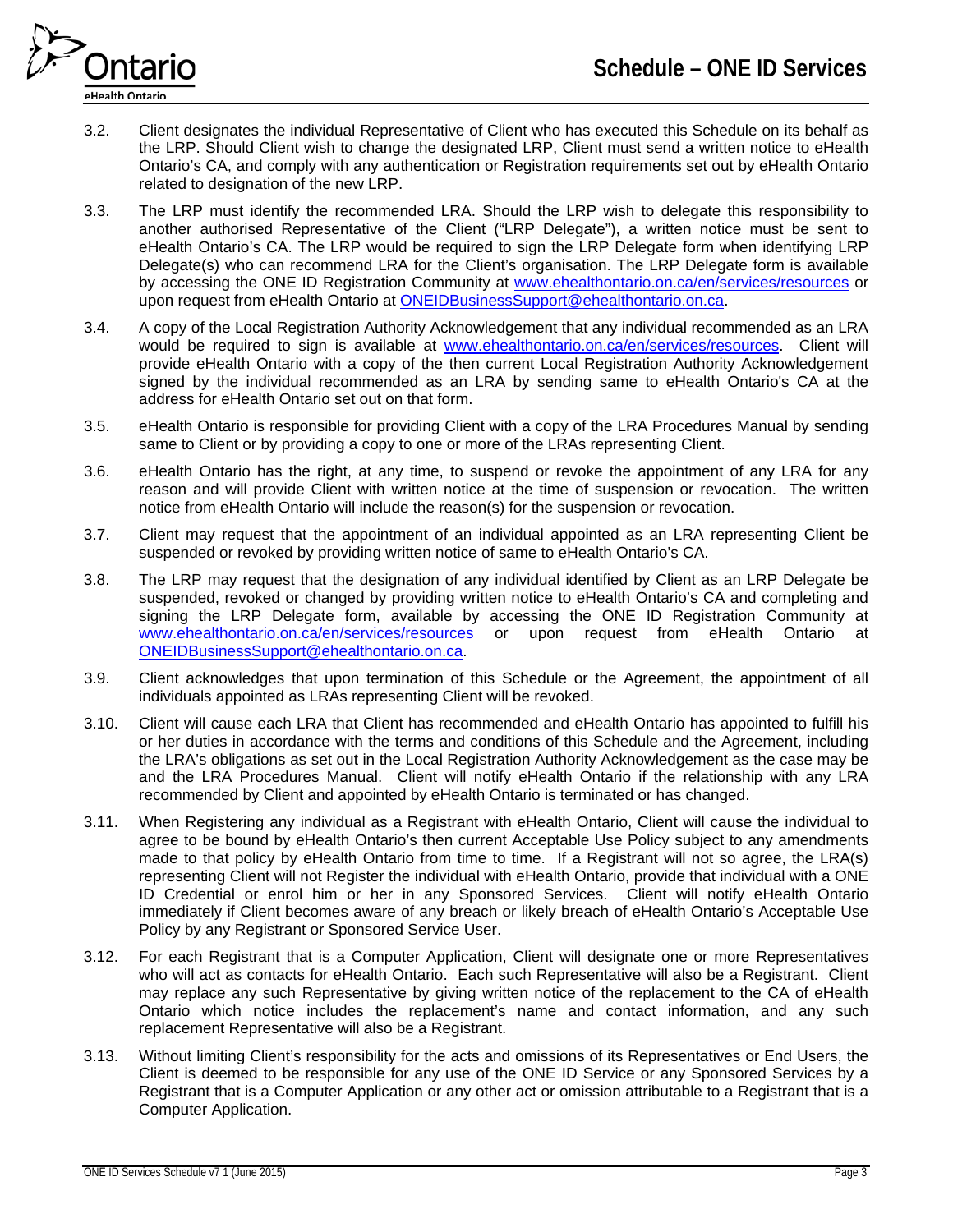

## **4. Sponsorship**

- 4.1 Upon receipt of authorization by eHealth Ontario from a Service Owner and written confirmation by eHealth Ontario that the Service Owner has approved Client, Client will be permitted to act as a Sponsorship Organisation to (a) sponsor and enroll Registrants into the authorized Sponsored Service associated with that Service Owner, and, (b) where permitted by eHealth Ontario and the Sponsored Service Owner, to sponsor and enroll Federated Users, into the authorized Sponsored Service associated with that Service Owner.
- 4.2 Client's role as a Sponsorship Organisation is subject to the terms and conditions of the Agreement and this Schedule.
- 4.3 As a Sponsorship Organisation, Client is responsible for:
	- (i) Ensuring that all requirements related to Client, Registrant and Federated User access to a Sponsored Service are met, including any applicable agreement requirements, prior to enrolling a Registrant or Federated User into that Sponsored Service;
	- (ii) Determining whether or not a Registrant or Federated User who requests the Sponsored Service is eligible to be a Sponsored Service User of the Sponsored Service;
	- (iii) Attesting that Registrants or Federated Users have a legitimate business requirement associated with the provisioning of health care related services to be enrolled in the Sponsored Services and that such Registrants or Federated Users meet the eligibility requirements for the Sponsored Services as provided by eHealth Ontario to Client from time to time, as determined by the Service Owner;
	- (iv) Confirming and supplying the information required for enrolment in a Sponsored Service to eHealth Ontario;
	- (v) Obtaining any necessary consents, and meeting other applicable requirements, under Applicable Laws before collecting, using, or disclosing Personal Information of a Registrant or Federated User;
	- (vi) Informing eHealth Ontario if any Sponsored Service User sponsored by Client: (a) no longer has a legitimate business requirement to be enrolled in any of the Sponsored Services, or (b) no longer meets the eligibility requirements for any of the Sponsored Services; and
	- (vii) Upon the request of eHealth Ontario, providing a listing of all Sponsored Service Users or former Sponsored Service Users which the Client has enrolled in any Sponsored Services. Such report will include such details and be prepared in a form that is acceptable to eHealth Ontario (acting reasonably).
- 4.4 Notwithstanding anything to the contrary in the Agreement, where Client acts as a Sponsorship Organisation for a Sponsored Service, Client agrees that eHealth Ontario may disclose to the Service Owner of that Sponsored Service a subset of Confidential Information related to Client's ONE ID Service sponsorship activity including, details related to the Client's Sponsored Service User enrollment and activity as it relates to the use of the Sponsored Service, such as dates of enrollment, Client's Sponsored Service User legal name, login ID and logs associated with this activity, provided that, unless required under Applicable Laws, no Personal Information of the Client's Sponsored Service Users will be disclosed by eHealth Ontario to the relevant Service Owner.

### **5. Representations**

5.1. Client represents, warrants and covenants that the information with respect to any Registrant, Federated User, LRP, LRP Delegate, LRA or other Representative provided by Client to eHealth Ontario is complete and accurate. Should Client become aware of any change to that information, Client will give written notice of that change to eHealth Ontario.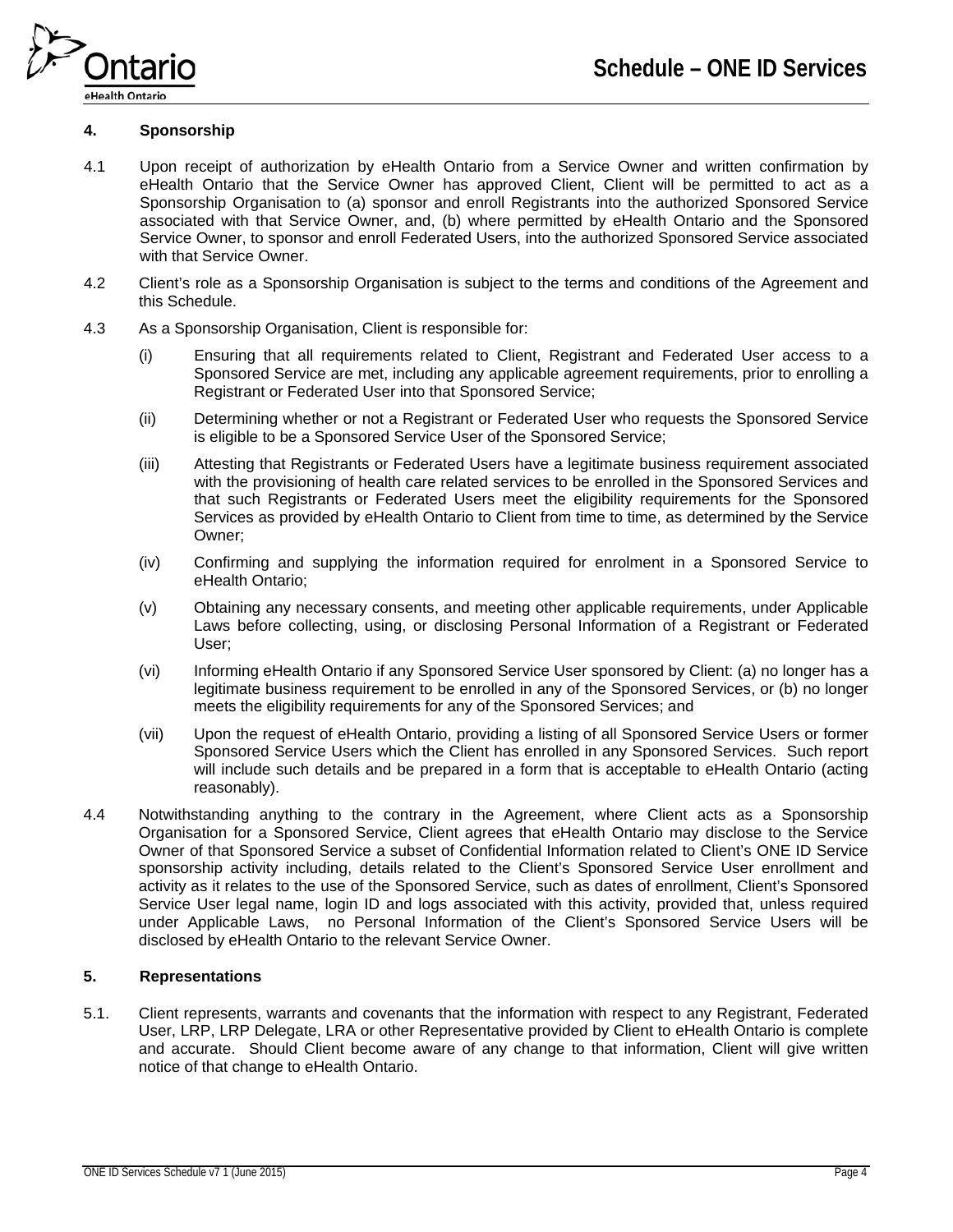

# <span id="page-4-0"></span>**6. Audit**

- 6.1. Client authorises eHealth Ontario and its Representatives, upon five (5) days written notice and during business hours, to inspect any records and documents in the possession or under the control of Client relating to responsibilities of Client as provided under this Schedule including the tasks and activities to be performed by the LRP, LRP Delegate(s) or the LRA(s).
- 6.2. eHealth Ontario may exercise its rights under this section [6](#page-4-0) to verify compliance with the terms and conditions of this Schedule and any applicable terms of the Agreement, including the LRA obligations set out in the Local Registration Authority Acknowledgement as the case may be.

## **7. Use**

7.1. Client acknowledges that the ONE ID Services (if any) is provided to Client solely for Client's own use and not for use by any other person. Client will not permit any other person to use the ONE ID Services.

### **8. Limitations of Liability**

- 8.1. Except as otherwise expressly set forth in this Schedule, in no event will either party be liable to the other party for indirect, special, consequential, incidental, punitive or exemplary losses, damage or expenses or for loss of data, lost revenue or lost profit, even if it has been advised of their possible existence, or even if same were reasonably foreseeable. The limit of a party's liability to the other party concerning performance or non-performance or in any manner related to this Schedule or the Agreement, for any and all claims will not in the aggregate exceed the greater of:
	- (i) \$1,000,000.00; or
	- (ii) \$5,000.00 multiplied by the number equal to all of the enrolments of any Registrant in any Sponsored Service initiated or completed by a Representative of Client.

This limitation will apply irrespective of the nature of the cause of action, demand or claim, including breach of contract, negligence, tort or any other legal theory and will survive failure of the essential purpose of the Schedule or of any remedy.

- 8.2. The limitation set out in section 8.1 does not apply to any claim arising from the fraud or wilful misconduct of a party or from any breach by a party of any of its obligations under section 5 or under any confidentiality, privacy or security related clauses of the Agreement.
- 8.3. eHealth Ontario expressly disclaims any representations, warranties, or conditions with respect to or arising from the services described in this schedule whether express or implied, past or present, statutory or otherwise, including without limitation, any implied warranties and conditions of merchantable quality or fitness for a particular purpose.

#### **9. Contact**

9.1. Each party has designated an Authorized Representative within the Agreement, and may designate a different Authorized Representative for the purposes of this Schedule. The contact information for eHealth Ontario's Authorized Representative for the purposes of this Schedule ("ONE ID Services Authorized Representative") is set out below:

#### **eHealth Ontario ONE ID Services Authorized Representative**

eHealth Ontario Certificate Authority (ONE ID) 777 Bay Street, Suite 701 Toronto, ON, M5G 2C8 Phone (eHealth Ontario Service Desk): 1-866-250-1554 (advise Service Desk to contact the ONE ID department) [ONEIDBusinessSupport@ehealthontario.on.ca](mailto:ONEIDBusinessSupport@ehealthontario.on.ca)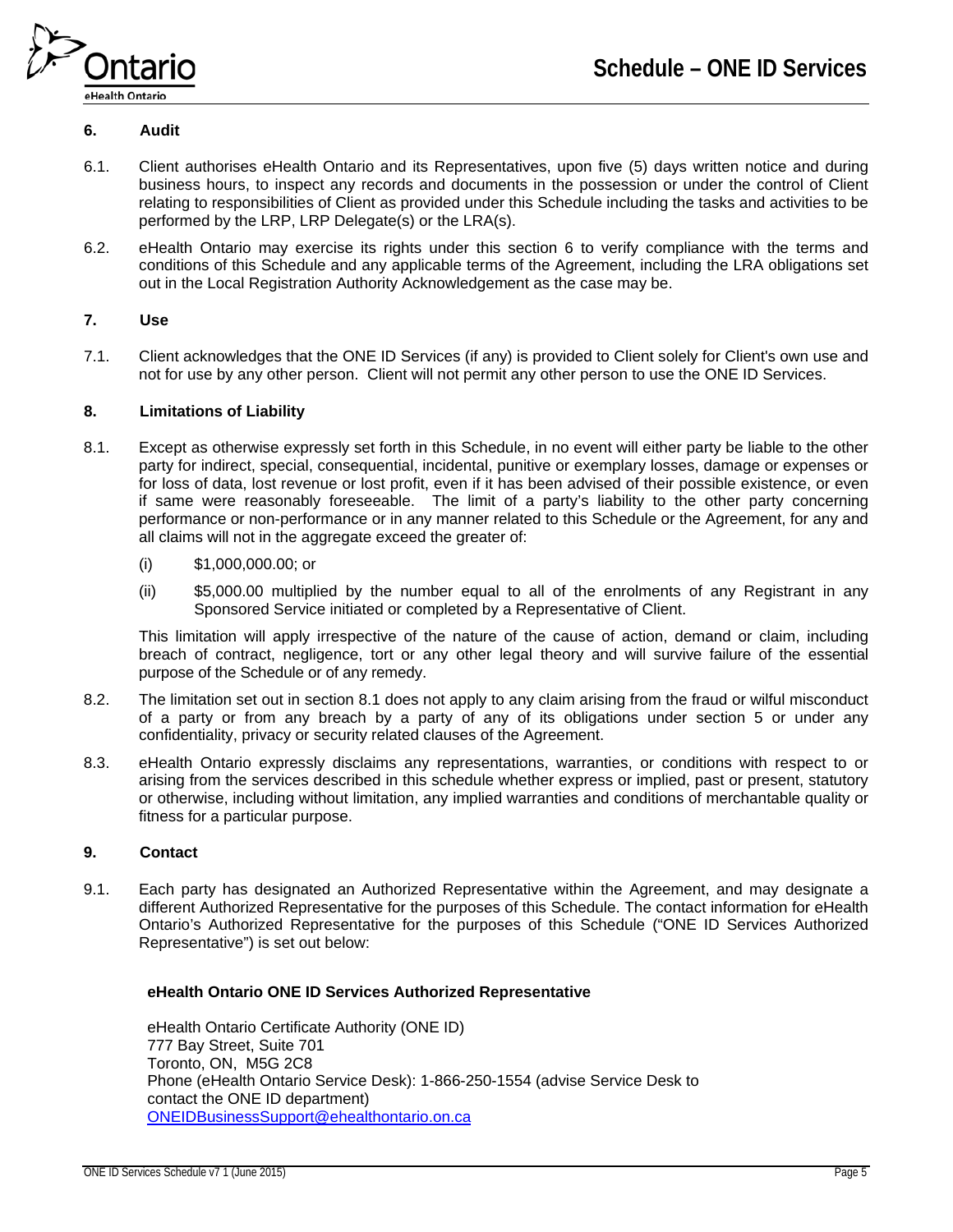

with a copy to : General Counsel

Attention: General Counsel, Legal Services P.O. Box 148, 777 Bay Street, Suite 701 Toronto, Ontario M5G 2C8 email: [GeneralCounsel-CorporateSecretary@ehealthontario.on.ca](mailto:GeneralCounsel-CorporateSecretary@ehealthontario.on.ca) 

9.2. The contact information for Client's Authorized Representative for the purpose of this Schedule is set out below:

# **Client ONE ID Services Authorized Representative**

| Name of ONE ID Services Authorized<br>Representative<br><lnsert></lnsert>                | Title of ONE ID Services Authorized Representative<br><lnsert></lnsert>            |                       |                                  |
|------------------------------------------------------------------------------------------|------------------------------------------------------------------------------------|-----------------------|----------------------------------|
| <b>Phone Number of ONE ID Services</b><br>Authorized Representative<br><lnsert></lnsert> | Email Address of ONE ID Services Authorized<br>Representative<br><lnsert></lnsert> |                       |                                  |
| Building Address (number and street<br>name)<br><lnsert></lnsert>                        | Suite No.<br><lnsert></lnsert>                                                     |                       |                                  |
| Building Name (for multi-building<br>sites)<br><b><insert></insert></b>                  | City/Town<br><lnsert></lnsert>                                                     | Province<br><b>ON</b> | Postal Code<br><lnsert></lnsert> |

- 9.3. Where the Client does not set out a ONE ID Services Authorized Representative above, the Client's ONE ID Services Authorized Representative for matters related to this Schedule will be the Client's Authorized Representative, designated under the Agreement.
- 9.4. Either party may change its ONE ID Services Authorized Representative for the purposes of this Schedule or update the contact information for the designated ONE ID Services Authorized Representative by giving written notice to the other party setting out the name and contact information of the new ONE ID Services Authorized Representative.
- 9.5. Each of the Client ONE ID Services Authorized Representative and eHealth Ontario ONE ID Services Authorized Representative, listed in this section, is responsible for coordinating all matters relating to this Schedule unless otherwise set out in this Schedule.. If the contact for specific matters related to this Schedule is different than set out in this section, then the contact information of such delegated Representative(s) will be provided during the onboarding process for the Client.
- 9.6. Unless otherwise set out in this Schedule, any notice or other significant communication given pursuant to this Schedule will be given to the other party's ONE ID Services Authorized Representative at the contact information set out herein or in the Agreement as applicable.

## **10. General**

10.1. With respect to section 16 of the Agreement, the plain language description, LRA Procedures Manual, Acceptable Use Policy and Local Registration Authority Acknowledgement are incorporated as part of this Schedule.